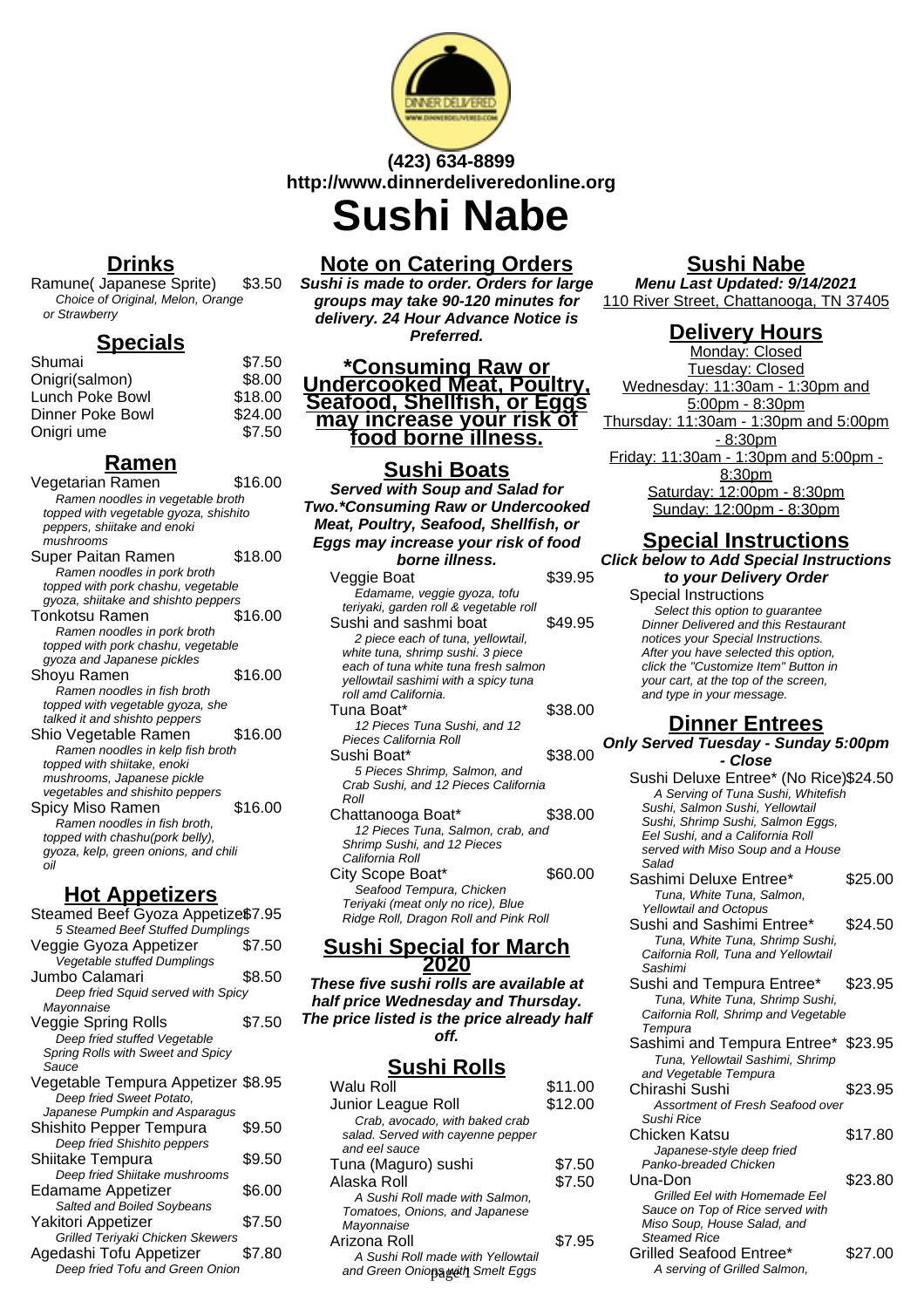| with Tempura Sauce                   |         |
|--------------------------------------|---------|
| <b>Broiled Squid</b>                 | \$9.95  |
| <b>Savory Broiled Squid</b>          |         |
| Seafood Tempura Appetizer \$11.00    |         |
| Deep fried Shrimp (3pc) and          |         |
| Vegetables                           |         |
| Soft Shell Crab Appetizer            | \$14.00 |
| Deep-fried Soft-Shell Crab served    |         |
| with a Side Cup of Ponzu Sauce       |         |
| Hawaiian Spring Rolls                | \$11.00 |
| Crab, cream cheese, & Walu in a      |         |
| crispy wrap topped with green onions |         |
| and an awesome sweet sauce           |         |
|                                      |         |

### **Cold Appetizers**

**\*Consuming Raw or Undercooked Meat, Poultry, Seafood, Shellfish, or Eggs may increase your risk of food borne illness.** Crabtacular Pumpkin \$7.95 Tempura Japanese Pumpkin topped with Spicy Crab Salad, Cayenne and Curry Powder Takoyaki (4 pcs) \$6.80 Takoyaki balls topped with BBQ sauce, mayo, bonito flakes, and seaweed flakes. Tuna Tataki  $$12.50$ Seared chilled Tuna with Vinaigrette Sauce Sweet Spicy Tuna \$9.50 Tuna & avocado marinated in sweet and spicy sauce Sushi Appetizer\* \$15.00 Tuna, white tuna, shrimp sushi and a California Roll or Spicy Tuna Roll Nabe Nacho  $\text{\$9.80}$ Avocado, tuna and spicy crab salad on top of fried tortilla chips with sweet and spicy sauce Sashimi Appetizer\* \$15.00 Tuna, Fresh Salmon, Yellowtail and Octopus Sashimi (8 Pieces) Spicy Tuna Rose \$11.00 Tuna sashimi arranged like a rose on top a crispy tortilla with vinaigrette sauce Beef Tataki \$16.00 Seared chilled Beef with Vinaigrette Sauce Tuna Carpaccio \$15.00 Very thin slice tuna on top of avocado with sweet and spicy sauce Japanese Tomato \$18.00 Red tuna wrapped around tasty crab salad and yellow tail filling Spicy Cold Tofu 57.80 Soft tofu with crunchy garlic sauce and Kim-chee topping **Salads**

**\*Consuming Raw or Undercooked Meat, Poultry, Seafood, Shellfish, or Eggs may increase your risk of food borne illness.** House Salad with Crab \$6.00 Leaf Lettuce, Iceberg, Carrot and Crab with Homemade Ginger **Dressing** House Salad (No Crab) \$4.50 Leaf Lettuce, Iceberg, and Carrot with Homemade Ginger Dressing Cucumber Salad \$5.50 Cucumber and Kelp with Ponzu Sauce Half Chicken Teriyaki Salad \$9.95 A Bed of Leaf Lettuce and Iceberg Lettuce topped with Carrots, Red Cabbage, and Chicken Teriyaki Full Chicken Teriyaki Salad \$14.00 A Bed of Leaf Lettuce and Iceberg

| on the outside of the Roll. *Made with<br>Raw Fish                                                                                                         |         |
|------------------------------------------------------------------------------------------------------------------------------------------------------------|---------|
| California Roll<br>A Sushi Roll made with Crab and                                                                                                         | \$6.50  |
| Avocado<br>Caterpillar Roll<br>Eel & Cucumber topped with                                                                                                  | \$14.00 |
| Avocado & Eel Sauce<br>Crazy Roll<br>A Sushi Roll made with Crab,                                                                                          | \$8.50  |
| Avocado, Cucumber, and Egg<br>Custard with Smelt Eggs on the<br>outside of the Roll<br>Charleston Roll                                                     | \$7.50  |
| A Sushi Roll made with Shrimp,<br>Cucumber, Smelt Eggs, and<br>Japanese Mayonnaise                                                                         |         |
| Chattanooga Roll<br>A Sushi Roll made with Deep-fried<br>Snapper, Yellow Onions, Smelt Eggs,<br>and Japanese Mayonnaise                                    | \$9.95  |
| Crunchy Crab Roll<br>Crab, Smelt Eggs, Cucumber &<br>Japanese Mayo                                                                                         | \$8.95  |
| Crunchy Shrimp Roll<br>A Sushi Roll made with Shrimp,<br>Smelt Eggs, Cucumber, and                                                                         | \$8.95  |
| Japanese Mayonnaise<br><b>Dessert Roll</b><br>Eel, Cucumber, Crab, Cream                                                                                   | \$12.00 |
| Cheese & Avocado topped with Eel<br>Sauce & Crunchies<br><b>Dynamite Deluxe Roll</b><br>A Sushi Roll made with Tuna,<br>Yellowtail, Smelt Eggs, Cucumbers, | \$12.00 |
| and Japanese Mayonnaise. *Made<br>with Raw Fish<br>Flower Roll - A<br>A Sushi Roll made with Shrimp<br>Crab, Smelt Eggs, Cucumbers,                        | \$8.95  |
| Lettuce, and Japanese Mayonnaise<br>Flower Roll - B<br>A Sushi Roll made with Yellowtail,<br>Smelt Eggs, Cucumbers, Lettuce,                               | \$8.95  |
| and Japanese Mayonnaise. *Made<br>with Raw Fish<br>Hollywood Roll<br>A SushiRoll with Tuna, Yellowtail,                                                    | \$14.00 |
| Salmon, Crab & Avocado wrapped in<br>Cucumber. *Made with Raw Fish<br>King Roll<br>A Sushi Roll made with Crab, Egg                                        | \$15.00 |
| Custard, Japanese Mushrooms,<br>Japanese Squash, & Fish Flakes<br>Las Vegas Roll<br>A Sushi Roll made with Tuna,                                           | \$16.00 |
| Crab, Cream Cheese, and<br>Asparagus. *Made with Raw Fish<br>Miami Roll<br>A Sushi Roll made with Shrimp.                                                  | \$12.00 |

Asparagus, and Special Mayonnaise **Sauce** New York Roll \$7.50 A Sushi Roll made with Cucumbers, Smelt Eggs, Japanese Mayonnaise, and Crab Orlando Roll \$9.50 A Sushi Roll made with Asparagus, Smelt Eggs, Japanese Mayonnaise, and Shrimp Philadelphia Roll \$9.95 A Sushi Roll made with Salmon, Cream Cheese, Green Onions, Cucumbers, and Crab Rainbow Roll \$14.00 A Sushi Roll made with Shrimp, Avocado, Salmon, Tuna, Yellowtail, and Cucumbers. \*Made with Raw Fish Rock-N-Roll \$12.50

| Rock-N-Roll<br>A Sushi Roll made with Eel. | \$12.50 | <b>Desserts</b>                                   |
|--------------------------------------------|---------|---------------------------------------------------|
| Avocado, and Crab<br>Salad Roll (No Rice)  | \$8.50  | Red Bean Ice Cream<br>Two Scoops of delicious Red |
| A Cucumber Sashimi Roll made               |         | Ice Cream topped with a Cherry                    |

Shrimp, Scallops, Mussels, Shitake Mushrooms, and Sauteed Vegetables served with Miso Soup, a House Salad, and Steamed Rice Grilled Salmon Teriyaki Entree\*\$23.80 Salmon Teriyaki and Sauteed Vegetables served with Miso Soup, a House Salad, and Steamed Rice Tofu Teriyaki \$16.95 Tofu simmered in Teriyaki Sauce and Sauteed Vegetables Matsuri Bento Entree\* \$22.00 Chicken Teriyaki, Grilled Salmon, California Roll and Your Choice of Tempura or Sashimi Steak and Shrimp Entree\* \$25.50 10oz Sirloin Steak with Teriyaki Shrimp, Sauteed Vegetables and French Fries Steak and Chicken Entree\* \$26.95 10oz Sirloin Steak with Teriyaki Chicken, Sauteed Vegetables and French Fries Chicken and Shrimp Teriyaki Entree\* \$22.95 Teriyaki Chicken and Shrimp with Sauteed Vegetables served with Miso Soup, a House Salad, and Steamed Rice Chicken Teriyaki Entree\* \$17.50 Chicken Teriyaki and Sauteed Vegetables served with Miso Soup, a House Salad, and Steamed Rice Steak Dinner\* \$19.50 10 oz. Sirloin Steak, Sauteed Vegetables, and French Fries Vegetarian Dinner \$17.95 *-*<br>Fried Veggie Gyoza, Spring Rolls, Veggie Tempura and Cucumber Roll

### **Fried Rice Entrees**

| Veggie Fried Rice               | \$9.50  |
|---------------------------------|---------|
| Onions, green beans, mushrooms, |         |
| egg                             |         |
| Chicken Fried Rice              | \$12.00 |
| Chicken, egg                    |         |
| <b>Shrimp Fried Rice</b>        | \$12.00 |
| Shrimp, egg                     |         |
|                                 |         |

## **Side Orders**

| 1 Pair of Chopsticks       |        |
|----------------------------|--------|
| Side of Steamed Rice       | \$4.50 |
| Order of Fried Rice        | \$8.50 |
| Side of French Fries       | \$4.50 |
| Side of Sauteed Vegetables | \$4.50 |
|                            |        |

## **Condiments**

| White Sauce (YumYum Sauce) \$0.50      |        |
|----------------------------------------|--------|
| 2 ounces<br>Side Cup of Teriyaki Sauce | \$1.00 |
| 4 ounces                               |        |
| Side Cup of Japanese                   | \$0.50 |
| Mayonnaise                             |        |
| Side Cup of Low-Sodium Soy             | \$0.50 |
| Sauce                                  |        |
| Side Order of Smelt Eggs               | \$7.00 |
| Side Cup of Ponzu Sauce                | \$0.40 |
| Side Cup of Ginger Sauce               | \$0.40 |
| Side Cup of Spicy and Sweet            | \$0.40 |
| Sauce                                  |        |
| Side Cup of Tempura Sauce              | \$0.40 |
| Side Cup of Toasted Sesame             | \$2.00 |
| Seeds                                  |        |
| Side Cup of Wasabi                     | \$0.40 |
|                                        |        |

## **Desserts**

| Red Bean Ice Cream               | \$5.50 |
|----------------------------------|--------|
| Two Scoops of delicious Red Bean |        |
| Ice Cream topped with a Cherry   |        |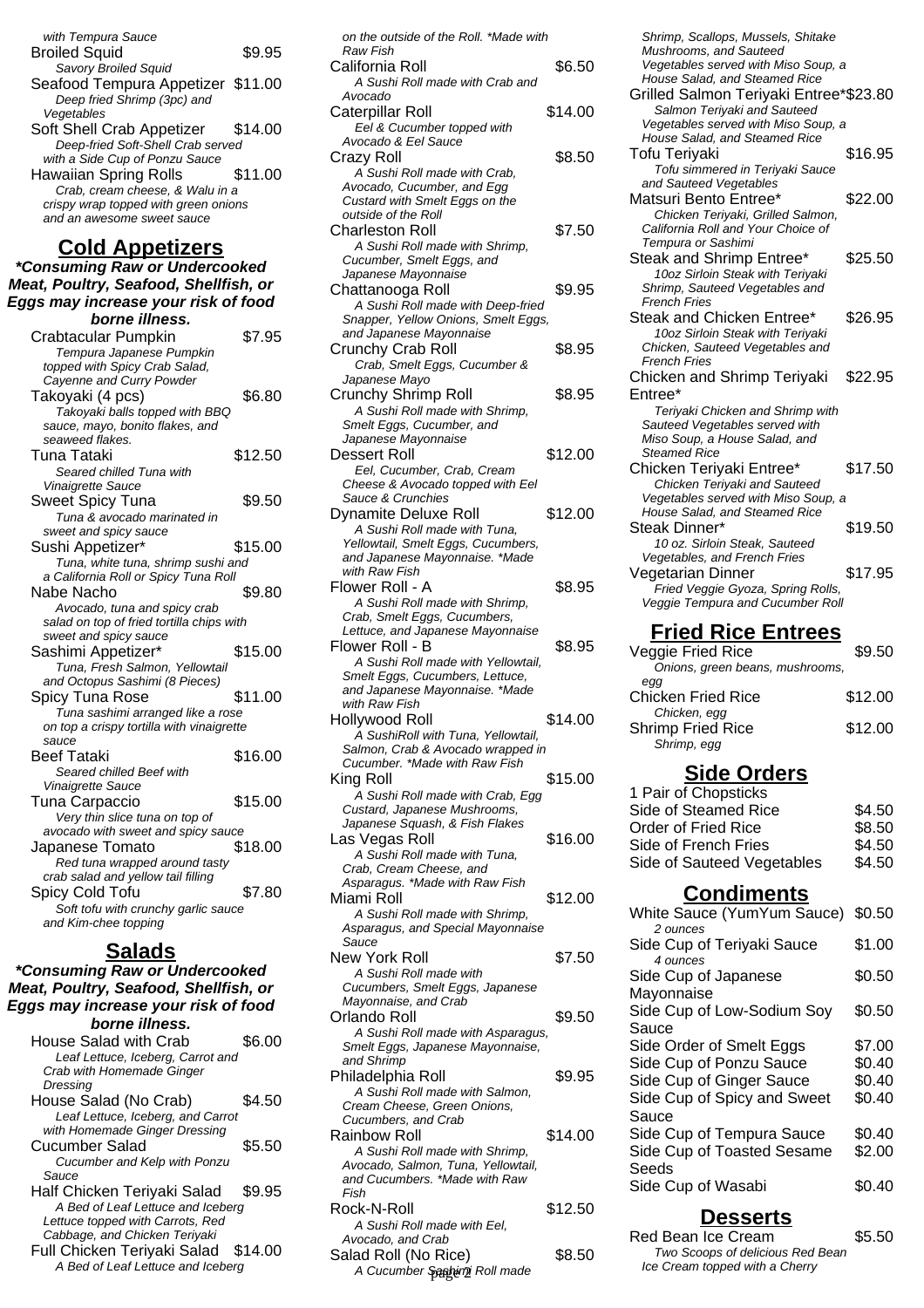Lettuce topped with Carrots, Red Cabbage, and Chicken Teriyaki Half Seafood Salad \$9.00 A Bed of Leaf Lettuce and Iceberg Lettuce topped with Crab, Shrimp, Octopus, Squid, Conch, and Kelp with Ponzu Sauce Full Seafood Salad \$12.00 A Bed of Leaf Lettuce and Iceberg Lettuce topped with Crab, Shrimp, Octopus, Squid, Conch, and Kelp with Ponzu Sauce Squid Salad \$7.50 Calamari and Japanese Vegetables marinated in a Special Sauce Nabe Salad\*  $$9.95$ Tuna, Crab, and Kelp with Spicy and Sweet Sauce Takosu "Octopus Salad" \$10.00 Octopus and Kelp with Ponzu Sauce

#### **Soup & Noodles**

Full Cup of Miso Soup \$4.00 Soybean Soup with Tofu, Kelp, and Green Onion Full Cup of Egg Drop Soup \$6.00 Kake Udon Soup made with Seaweed, Spinach, Scallions, and Fishcake Half Cup of Kake Udon Soup \$8.50 Full Cup of Kake Udon Soup \$12.50 Kitsune Udon Soup made with Noodles, Bean Curd, and Green Onions Half Cup of Kitsune Udon Soup\$7.50 Full Cup of Kitsune Udon Sou\$11.50 Tanuki Udon Soup made with Noodles, Fried Flour, and Green Onions Half Cup of Tanuki Udon Soup\$7.50 Full cup of Tanuki Udon Soup\$11.50 Tempura Udon Soup made with Deep-fried Shrimp, Seaweed, Scallions, and Fishcake Half Cup of Tempura Udon Soup \$8.95 Full Cup of Tempura Udon Soup \$12.95 Nabeyaki Udon Noodles in Soup with Egg, Chicken, Deep Fried Shrimp, Kelp, and Green Onions Half Cup of Nabeyaki Udon Soup \$9.50 Full Cup of Nabeyaki Udon \$13.80 Soup **Nigiri Sushi**

#### **Served as 2 Pieces. \*Consuming Raw or Undercooked Meat, Poultry, Seafood, Shellfish, or Eggs may increase your risk of food borne illness.**

| Tuna (Maguro) Nigiri         | \$7.80 |
|------------------------------|--------|
| Ahi Tuna Nigiri              | \$9.00 |
| Albacore Nigiri              | \$8.00 |
| Yellow Tail (Hamachi) Nigiri | \$8.95 |
| Crab (Kani) Nigiri           | \$5.50 |
| Snow Crab Nigiri             | \$9.00 |
| Egg Custard (Tamago) Nigiri  | \$5.50 |
| <b>Smoked Salmon Nigiri</b>  | \$7.95 |
| Fresh Salmon (Nama Sake)     | \$7.95 |
| Nigiri                       |        |
|                              |        |

| with Crab, Avacado, and Japanese<br>Mayonnaise |         |
|------------------------------------------------|---------|
| Salmon Skin Roll                               | \$7.95  |
| A Cooked Salmon Skin Roll made                 |         |
| with Hot Sauce, Cucumbers, and                 |         |
| <b>Dried Bonito</b>                            |         |
| Spicy Tuna Roll                                | \$9.95  |
| A Sushi Roll made with Tuna,                   |         |
| Cucumbers, Spicy Sauce, and                    |         |
| Japanese Mayonnaise. *Made with                |         |
| <b>Raw Fish</b>                                |         |
| Spider Roll                                    | \$12.00 |
| A Sushi Roll made with Soft-Shell              |         |
| Crab, Cucumbers, and Avocado                   |         |
| Shrimp Tempura Roll                            | \$9.95  |
| A Sushi Roll made with Deep-fried              |         |
| Shrimp, Smelt Eggs, Avocado,                   |         |
| Cucumbers, and Japanese                        |         |
| Mayonnaise                                     |         |
| Vegetable Roll                                 | \$8.95  |
| A Sushi Roll made with                         |         |
| Cucumbers, Lettuce, Avocado,                   |         |
| Japanese Mushrooms, and                        |         |
| Tomatoes                                       |         |
| Cucumber Roll                                  | \$4.95  |
| A Sushi Roll made with Cucumbers               |         |
| Florida Roll                                   | \$12.00 |
| A Sushi Roll made with Flying Fish             |         |
| Eggs, Crab, and Japanese                       |         |
| Mayonnaise                                     |         |
| Hot Crunchy Roll                               | \$8.50  |
| A Deep-fried Sushi Roll made with              |         |
| Crab and Avocado                               |         |
| Bannial Dalle                                  |         |

### **Special Rolls**

| , <b>.</b><br>.,<br>,,,                                     |         |
|-------------------------------------------------------------|---------|
| Favorites (Sushi Rolls)                                     |         |
| Big Nabe Roll                                               | \$15.00 |
| Soy paper, tuna, shrimp,                                    |         |
| cucumber, & mayo topped with                                |         |
| crunchies, spicy sauce, eel sauce &                         |         |
| cayenne                                                     |         |
| Blaiser Roll                                                | \$16.00 |
| Soy paper, tempura fresh salmon,                            |         |
| tempura shishito pepper, & mayo                             |         |
| with fresh wasabi & wasabi sauce on                         |         |
| top                                                         |         |
| Blue Ridge Roll                                             | \$16.00 |
| Soy paper, Walu fish, crawfish,                             |         |
| avocado topped with crab mix,                               |         |
| sriracha, mayo sauce, eel sauce &                           |         |
| cayenne. Deep fried                                         |         |
| Crunchy Spicy Tuna Roll                                     | \$12.00 |
| Soy paper, tuna, cucumber & mayo                            |         |
| topped with spicy sauce, eel sauce,                         |         |
| crunchies & cayenne                                         |         |
| Dragon Roll                                                 | \$15.00 |
| Soy paper, tuna, smoked salmon,                             |         |
| & cucumber with avocado & eel                               |         |
| sauce on the outside                                        |         |
| Mardi Gras Roll                                             | \$12.00 |
|                                                             |         |
| Tempura shrimp, avocado,                                    |         |
| cucumber, topped with baked                                 |         |
| crawfish, smelt eggs, green onions,<br>eel sauce, & cayenne |         |
|                                                             |         |
| Potato Chip Roll                                            | \$15.00 |
| Soy paper, tempura shrimp, crab,                            |         |
| cream cheese, avocado, topped with                          |         |
| potato chips, eel sauce & spicy mayo                        |         |
| sauce                                                       |         |
| Chattanooga Rolls                                           |         |
| <b>Baylor Roll</b>                                          | \$10.00 |
| Crab, cream cheese & avocado                                |         |
| topped with tuna, eel sauce &                               |         |
| crunchies                                                   |         |
| <b>GPS Roll</b>                                             | \$10.00 |
| Crab, cream cheese & avocado                                |         |
| topped with smoked salmon, eel                              |         |
| sauce & crunchies                                           |         |
| Tornado Roll                                                | \$15.00 |
| Soy paper, crab & cream cheese                              |         |
| topped with avocado, eel, & eel                             |         |
| sauce. Deep fried                                           |         |
| Lookout Mountain Roll                                       | \$16.00 |
| Soy paper, cra®&cream cheese                                |         |

| Green Tea Ice Cream                | \$5.50 |
|------------------------------------|--------|
| Two Scoops of Delicious Green      |        |
| Tea Ice Cream topped with a Cherry |        |
| Piece of Chocolate Cake            | \$5.25 |
| Piece of Cheesecake                | \$5.25 |

# **Lunch Menu**

**11:00am - 4:00pm** Lunch Three Roll Combo \$10.95 Choose any 3 of the following rolls: Tuna, Crab, Salmon, California, Cucumber, or Yellowtail Rolls. Fry any roll for \$2.00 extra Super Lunch Combo \$13.95 Choose any 3 of the following rolls: Spicy Tuna, Dynamite, Crunchy Shrimp, or Crunchy Crab Rolls. Spicy Volcano Roll \$8.95 California Roll with Japanese mayo and crab mixture, hot sauce and tempura crunchies on the top Sushi & Sashimi (Lunch) 11:00am - 4:00pm Sushi Lunch \$12.50 Tuna, white tuna, shrimp sushi, California Roll & Tuna Roll Sashimi Lunch \$14.80 Tuna, fresh salmon, yellowtail sashimi & rice Chirashi \$17.00 Assortment of sliced fresh seafood over sushi rice Tekka Don \$16.00 Slices of row fresh tuna over sushi rice Teriyaki (Lunch) 11:00am - 4:00pm Lunch Chicken Teriyaki \$8.99 Chicken Teriyaki on a Bed of Steamed Rice Lunch Salmon Terivaki \$14.00 Grilled salmon cooked with teriyaki sauce and sauteed vegetables and rice Una Don \$16.00 Grilled eel with homemade eel sauce on top of rice Gyu Don \$12.00 Thin beef and onion are cooked with teriyaki style sauce and served over rice Tempura & Boxes (Lunch) 11:00am - 4:00pm Lunch Box Special \$11.95 Fried dumplings, chicken teriyaki & rice, and choice of California Roll or Hot Crunchy Roll (deep-fried). Upgrade to Spicy Tuna Roll for \$3.00 Vegetarian Lunch \$10.95 Fried veggie gyoza, veggie tempura, cucumber roll and rice Lunch Tempura  $$11.50$ Tempura shrimp and Japanese vegetables over rice Curry & Katsu (Lunch) 11:00am - 4:00pm Chicken Katsu Curry \$15.00 Japanese style curry with rice topped with deep fried panko breaded chicken Beef Curry \$16.00 Japanese style curry and rice with thin slices of beef on top of rice Vegetarian Curry \$12.00 Japanese style curry with vegetables on top of rice Spicy Chicken Katsu \$12.00 Deep fried panko breaded chicken and rice with a side of sriracha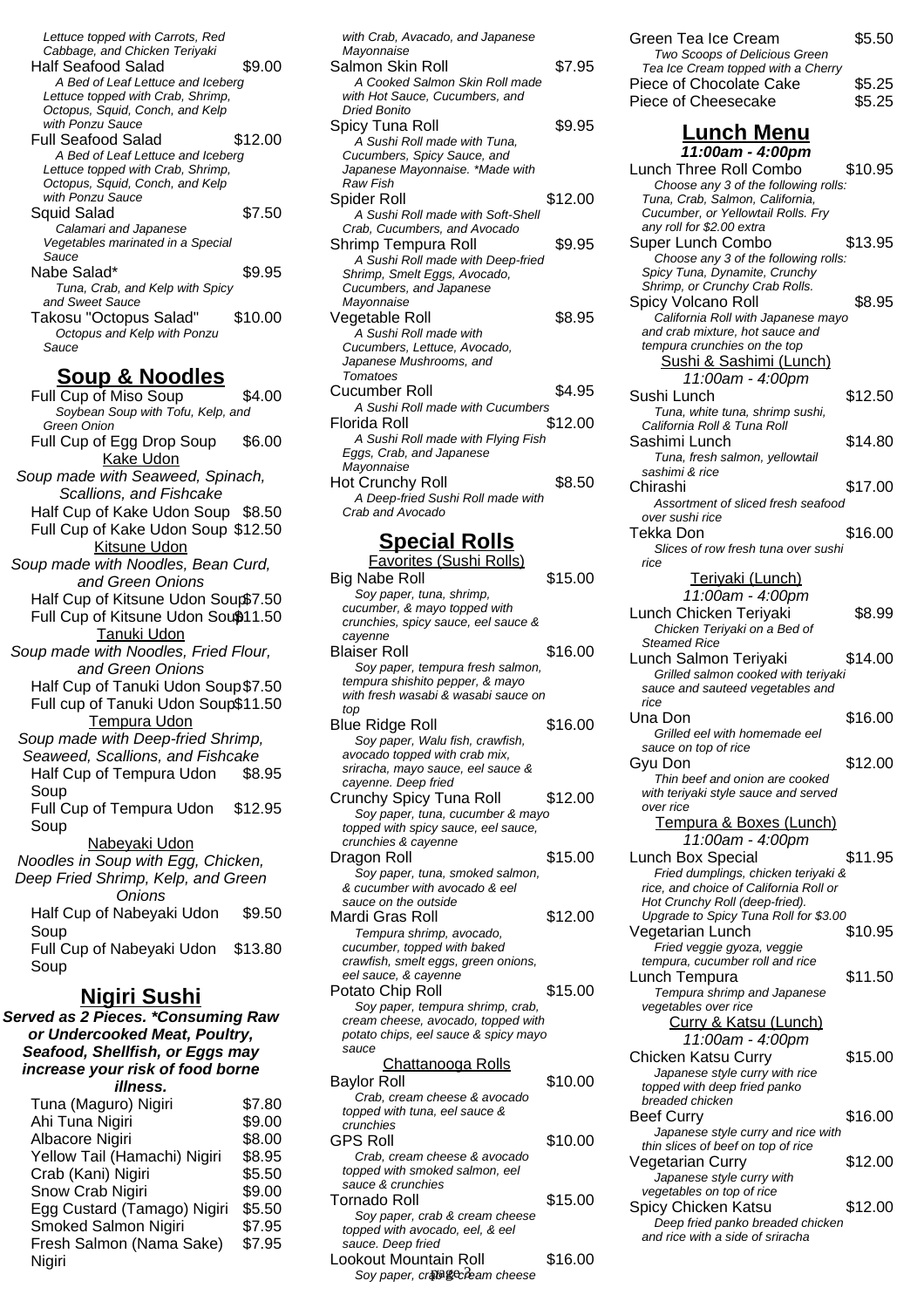| Shrimp (Ebi) Nigiri                   | \$6.00  |
|---------------------------------------|---------|
| Squid (Ika) Nigiri                    | \$6.50  |
| Mackerel (Saba) Nigiri                | \$6.50  |
| Octopus (Tako) Nigiri                 | \$7.50  |
| Eel (Unagi) Nigiri                    | \$7.50  |
| Scallops (Hotate) Nigiri              | \$7.50  |
| Honeymoon Special                     | \$7.80  |
| (Hotate+Mayo) Nigiri                  |         |
| Conch (Horagai) Nigiri                | \$7.50  |
| Surf Clam (Hokkigai) Nigiri           | \$7.50  |
| Salmon Eggs (Ikura) Nigiri            | \$7.95  |
| Smelt Eggs (Masago) Nigiri            | \$7.00  |
| Flying Fish Eggs (Tobiko) Nigir\$7.50 |         |
| White Fish (Shiromi) Nigiri           | \$8.50  |
| White Tuna (Escolar) Nigiri           | \$7.50  |
| Walu Nigiri                           | \$8.50  |
| Shima Aji Nigiri                      | \$10.00 |
| <b>Blue Fin Toro Nigiri</b>           | \$15.00 |
| <b>Blue Fin Tuna Nigiri</b>           | \$15.00 |
|                                       |         |

**Sashimi 3 Pieces**

| Tuna Sashimi                 | \$11.25 |
|------------------------------|---------|
| Ahi Tuna Sashimi             | \$13.50 |
| Albacore Sashimi             | \$12.00 |
| Yellow Tail Sashimi          | \$13.00 |
| Crab Sashimi                 | \$9.00  |
| Snow Sashimi                 | \$13.50 |
| Egg Custard Sashimi          | \$9.00  |
| Smoke Salmon Sashimi         | \$11.00 |
| Fresh Salmon Sashimi         | \$11.00 |
| Shrimp Sashimi               | \$9.00  |
| Sweet Shrimp Sashimi         | \$15.00 |
| Squid Sashimi                | \$9.00  |
| Marcerel Sashimi             | \$9.00  |
| Octopus Sashimi              | \$11.00 |
| Eel Sashimi                  | \$11.95 |
| Scallops Sashimi             | \$11.75 |
| Honemoon SP Sashimi          | \$11.75 |
| Conch Sashimi                | \$9.00  |
| Surf Cram Sashimi            | \$9.00  |
| Salmon Eggs Sashimi          | \$12.00 |
| Smelt Eggs Sashimi           | \$10.00 |
| Flying Fish Eggs Sashimi     | \$11.00 |
| White Fish Sashimi           | \$12.75 |
| White Tuna Sashimi           | \$11.25 |
| Walu Sashimi                 | \$12.75 |
| Shima Aji Sashimi            | \$15.00 |
| <b>Blue Fin Toro Sashimi</b> | \$22.50 |
| <b>Blue Fin Tuna Sashimi</b> | \$22.50 |
|                              |         |

## **Extras**

| Side Order of Quail Eggs | \$4.00 |
|--------------------------|--------|
| Side Order of Smelt Eggs | \$7.00 |

# **Vegetarian**

| Asparagus Sushi | \$4.50 |
|-----------------|--------|
| Kabocha Sushi   | \$4.50 |
| Shitake Sushi   | \$4.50 |

| topped with snow crab, crab mix, eel<br>sauce, mayo sauce, crunchies &                                           |         |
|------------------------------------------------------------------------------------------------------------------|---------|
| cayenne. Deep fried<br>Scenic City Roll                                                                          | \$15.00 |
| Soy paper, smoked salmon, snow<br>crab, crab, cream cheese & avocado                                             |         |
| topped with eel sauce, crunchies &<br>cayenne<br>Signal Mountain Roll                                            | \$12.00 |
| Tempura soft shell crab, eel,<br>avocado, cucumber & eel sauce                                                   |         |
| Soddy-Daisy Roll<br>Crab, avocado, jalapenos, bluefin<br>tuna, topped with jalapenos, sriracha<br>& wasabi sauce | \$16.00 |
| <u>Holiday Rolls</u>                                                                                             |         |
| Candy Cane Roll<br>Soy paper, crab & cream cheese<br>topped with red tuna, white tuna,                           | \$15.00 |
| mayo sauce, crunchies & cayenne<br>Christmas Roll                                                                | \$12.00 |
| Soy paper, crab & cream cheese<br>topped with red tuna, avocado, mayo<br>sauce, crunchies & cayenne              |         |
| Coal Roll                                                                                                        | \$15.00 |
| Soy paper, crab & cream cheese<br>topped with eel, black flying fish<br>eggs, eel sauce, & crunchies             |         |
| Jack-o'-Lantern Roll                                                                                             | \$12.00 |
| Crab, cream cheese, & tempura<br>Japanese pumpkin topped with                                                    |         |
| smoked salmon, black flying fish<br>eggs & eel sauce                                                             |         |
| <b>City Rolls</b>                                                                                                |         |
| <b>Biloxi Roll</b><br>Asparagus, crab, cream cheese                                                              | \$17.00 |
| topped with tuna & mayo sauce.                                                                                   |         |
| Deep fried<br>Knoxville Roll                                                                                     | \$12.00 |
| Soy paper, crab, avocado, cream<br>cheese & crunchies topped with eel                                            |         |
| sauce, spicy sauce & cayenne                                                                                     |         |
| Memphis Roll<br>Soy paper, crab & cream cheese                                                                   | \$18.00 |
| topped with bincho tuna, spicy<br>cucumber & asparagus mix, wasabi                                               |         |
| sauce, & sriracha. Deep fried<br><b>Music City Roll</b>                                                          | \$12.00 |
| Soy paper, crawfish, tempura<br>pumpkin & cream cheese topped with<br>crab mix, mayo sauce, eel sauce, &         |         |
| crunchies                                                                                                        |         |
| South Beach Roll<br>Soy paper, Shiitake mushrooms                                                                | \$12.00 |
| topped with shrimp & mayo sauce<br>Japanese Rolls                                                                |         |
| Japan Roll<br>Soy paper, crab & cream cheese                                                                     | \$15.00 |
| with white tuna, red flying fish eggs,                                                                           |         |
| mayo sauce & cayenne<br>Sakura Roll                                                                              | \$12.00 |
| Soy paper, crab & crawfish, topped<br>with scallops, mayo sauce & cayenne                                        |         |
| Tokyo Roll                                                                                                       | \$10.00 |
| Sweet potato & tempura shrimp<br>Godzilla Roll                                                                   | \$16.00 |
| Soy paper, crab & cream cheese                                                                                   |         |
| topped with fresh salmon, shrimp,<br>crab mix, eel sauce, mayo sauce &<br>cayenne                                |         |
| <b>Country Rolls</b><br>German Roll                                                                              |         |
| Tempura sausage, avocado,<br>cream cheese topped with spicy                                                      | \$10.00 |
| mayo<br>Russian Roll                                                                                             | \$16.00 |
| Soy paper, seared filet mignon &<br>green onion topped with smoked                                               |         |
| salmon, avocado & eel sauce<br>Toro Toro Roja Roll                                                               | \$15.00 |
| Filet mignon, shrimp & tempura<br>shishito pepper, topped with                                                   |         |
| habanero fish eggs, eel sauce &<br>page 4                                                                        |         |